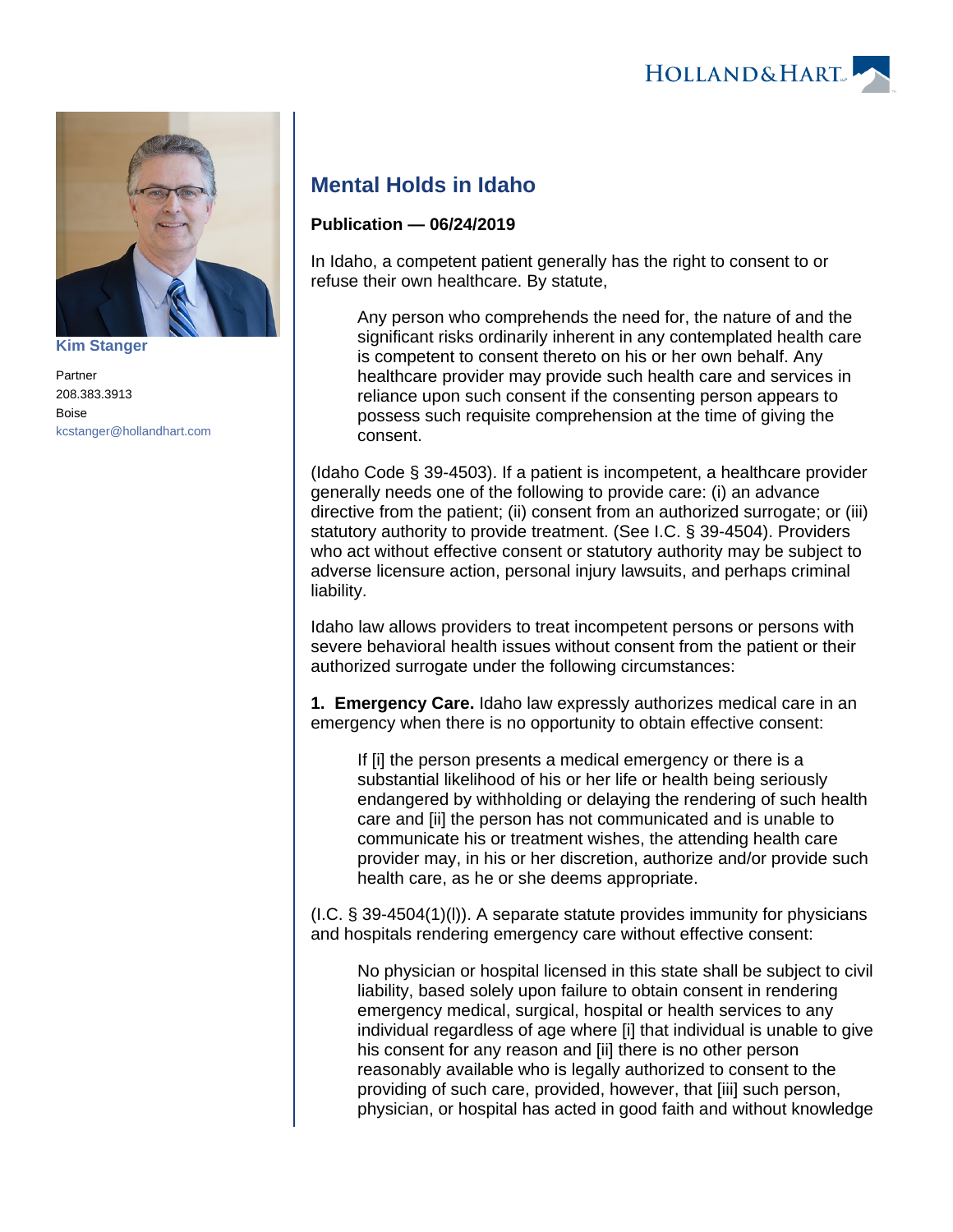

of facts negating consent.

(I.C. § 56-1015). Note that section 56-1015 applies to any emergency "health service," which likely includes behavioral health concerns. Although there are no reported cases addressing the issue, section 56-1015 arguably protects hospitals and other healthcare providers who respond to emergent behavioral health needs even though the hospital or provider fails to follow the mental hold statutes described below.

In addition to Idaho law, the federal Emergency Medical Treatment and Active Labor Act ("EMTALA") authorizes and requires hospitals to conduct a medical screening exam to determine if the patient has an emergency medical condition and, if an emergency condition exists, to provide stabilizing treatment or an appropriate transfer to another facility. (42 U.S.C. § 1395dd; 42 C.F.R. § 489.24). "[A]n individual expressing suicidal or homicidal thoughts or gestures, if determined dangerous to self or others, would be considered to have an [emergency medical condition]" obligating the hospital to provide stabilizing treatment. (CMS State Operations Manual, Appendix V – Interpretive Guidelines – Responsibilities of Medicare Participating Hospitals in Emergency Cases (Rev. 60, 07-16-10) at Tag A2407). Per EMTALA, hospitals must generally provide stabilizing treatment for emergency conditions—including behavioral health conditions—until the patient is stabilized, admitted, or appropriately transferred to another facility. (42 C.F.R. § 489.24). EMTALA likely trumps conflicting Idaho law and provides additional authority for providing necessary, emergent care for behavioral health as well as strictly medical conditions, unless a competent patient or their authorized surrogate refuse care.

**2. Mental Holds.** Idaho law allows healthcare providers to hold and provide limited treatment to persons suffering from certain behavioral conditions over the patient's objection or despite the patient's inability to consent under the following circumstances.

**a. 24-Hour Mental Holds.** Idaho law allows physicians and advance practice professionals at a hospital to hold a patient up to 24 hours while the patient is evaluated for possible commitment for behavioral health concerns:

a person may be taken into custody by a peace officer and placed in a facility, or the person may be detained at a hospital at which the person presented or was brought to receive medical or mental health care, if the peace officer or a physician medical staff member of such hospital or a physician's assistant or advanced practice registered nurse practicing in such hospital has reason to believe that [i] the person is gravely disabled due to mental illness or [ii] the person's continued liberty poses an imminent danger to that person or others, as evidenced by a threat of substantial physical harm….

 $(1.C. § 66-326(1))$ . As defined by the statute:

"Mentally ill" means a person, who as a result of a substantial disorder of thought, mood, perception, orientation, or memory, which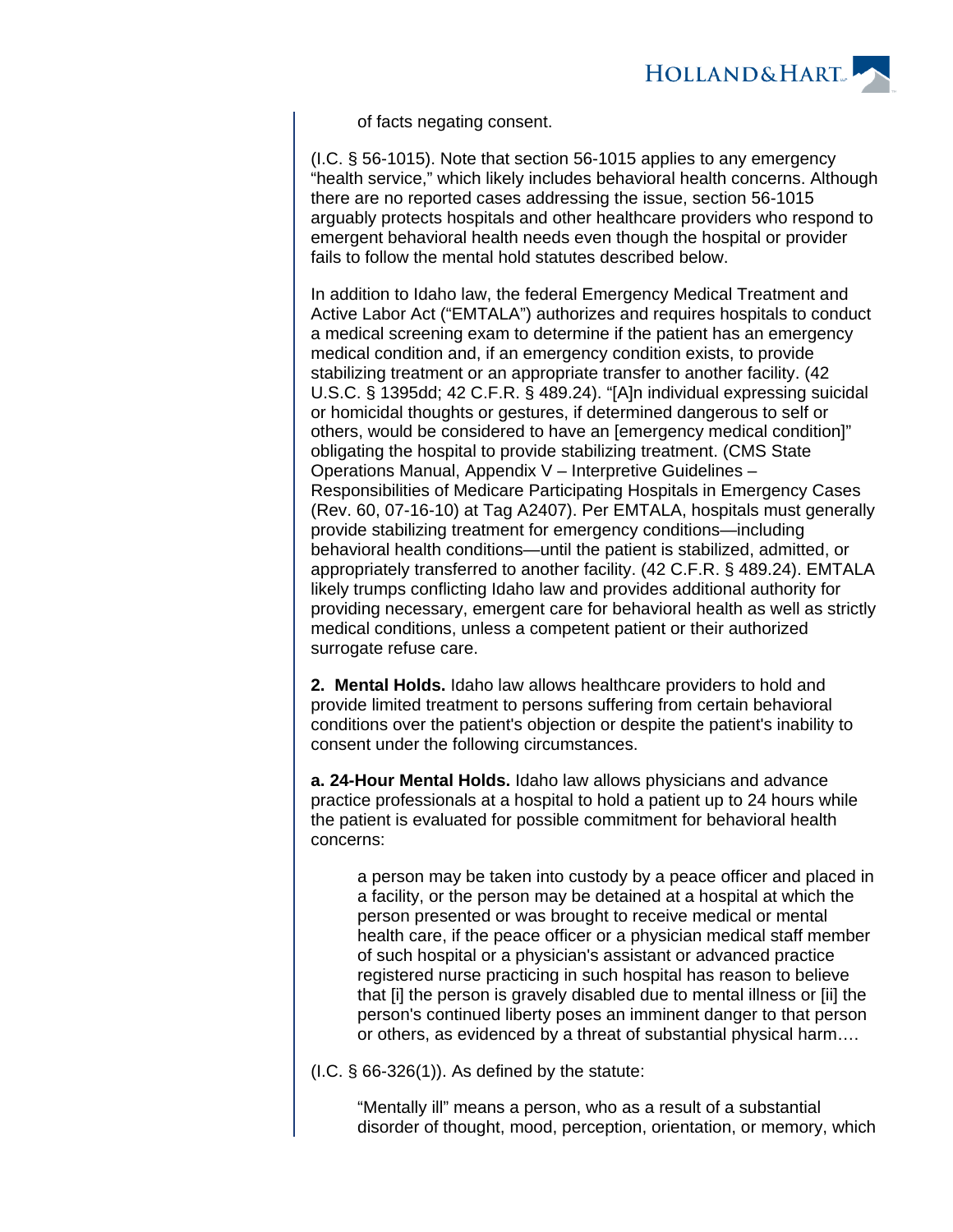

grossly impairs judgment, behavior, capacity to recognize and adapt to reality, requires care and treatment at a facility or through outpatient treatment.

(I.C. § 66-317(12)).

"Gravely disabled" means a person who, as the result of mental illness, is:

(a) In danger of serious physical harm due to the person's inability to provide for any of his own basic personal needs, such as nourishment, or essential clothing, medical care, shelter or safety; or

(b) Lacking insight into his need for treatment and is unable or unwilling to comply with treatment and, based on his psychiatric history, clinical observation or other clinical evidence, if he does not receive and comply with treatment, there is a substantial risk he will continue to physically, emotionally or mentally deteriorate to the point that the person will, in the reasonably near future, be in danger of serious physical harm due to the person's inability to provide for any of his own basic personal needs such as nourishment, essential clothing, medical care, shelter or safety.

 $(I.C. § 66-317(13))$ .

"Likely to injure himself or others" means either:

(a) A substantial risk that physical harm will be inflicted by the proposed patient upon his own person, as evidenced by threats or attempts to commit suicide or inflict physical harm on himself; or

(b) A substantial risk that physical harm will be inflicted by the proposed patient upon another as evidenced by behavior which has caused such harm or which places another person or persons in reasonable fear of sustaining such harm; or

(c) The proposed patient lacks insight into his need for treatment and is unable or unwilling to comply with treatment and, based on his psychiatric history, clinical observation or other clinical evidence, if he does not receive and comply with treatment, there is a substantial risk he will continue to physically, emotionally or mentally deteriorate to the point that the person will, in the reasonably near future, inflict physical harm on himself or another person.

(I.C. § 66-317(11)). Based on a strict reading of the statute, a person who is "[l]ikely to injure himself or others" may be placed on a 24-hour mental hold even if he or she does not suffer from a "mental illness"; however, they cannot be committed unless there is a determination that the patient suffers from a mental illness. (I.C. § 66-326(4); see also I.C. § 66-329(4)). The 24-hour mental hold statute does not apply to an individual who has epilepsy, a developmental disability, physical disability, or intellectual disability, who is impaired by chronic alcoholism or drug abuse, or who is aged unless such person is mentally ill in addition to suffering from such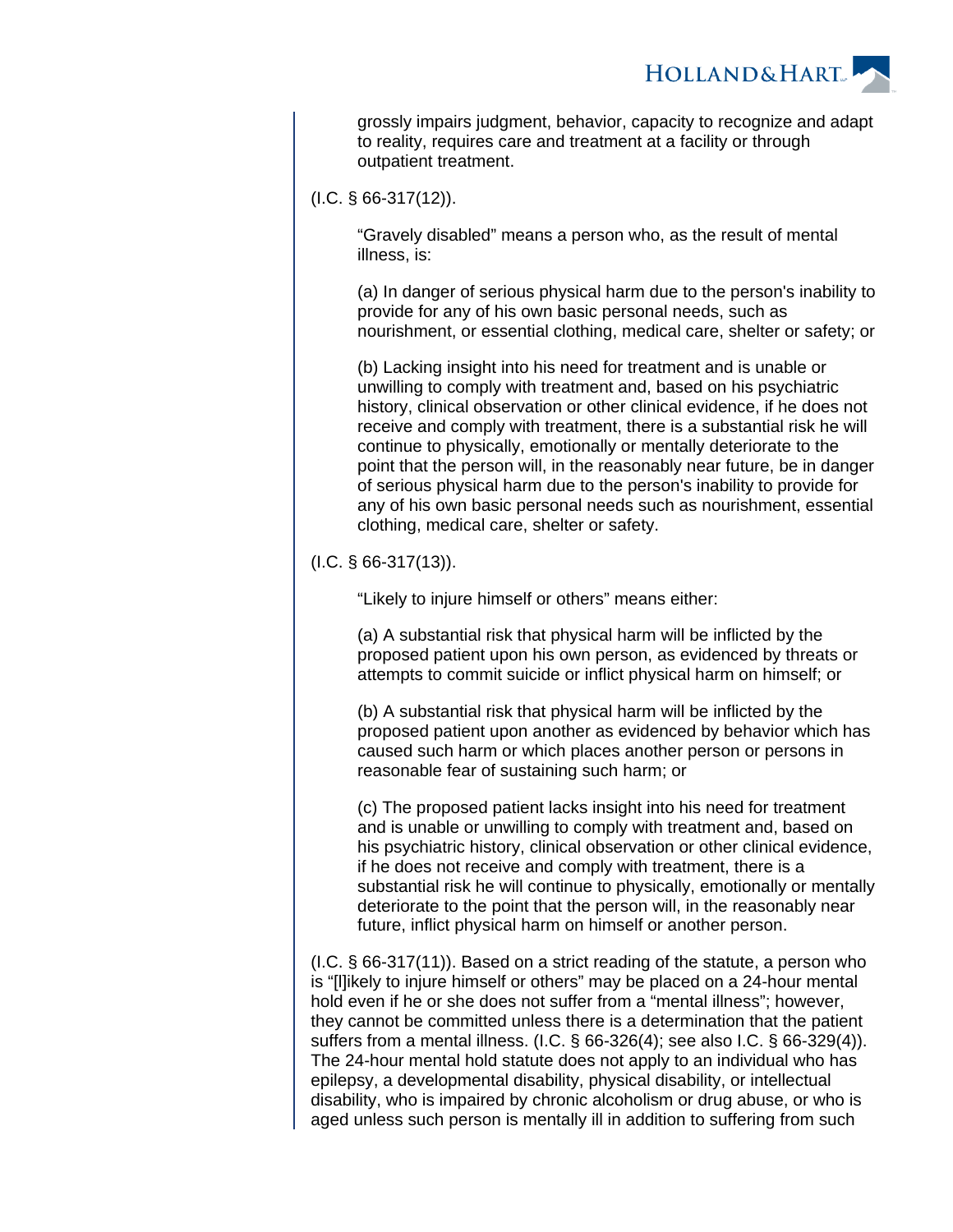

condition. (I.C. § 66-329(13)).

- Upon initiating the hold, notice must be given to the patient's immediate relatives of the patient's location and reasons for detaining the patient. (I.C. § 66-326(5)). The purpose of the hold is to temporarily detain the person for examination and, if necessary, initiation of commitment proceedings. To that end:
- Upon initiation of the hold, the hospital should notify the local prosecutor.
- Within 24 hours of the initiation of the hold, the prosecutor must petition the court for an order authorizing the hospital to hold the patient while a designated exam is conducted. If the court authorizes the designated exam and continued detention, the hospital should comply with the hold and provide treatment as specified in the order. If the court declines to order the exam, the hospital must release the patient unless there is another basis to hold the patient, e.g., (i) the patient consents; (ii) if the patient is incompetent, the authorized surrogate consents; or (iii) EMTALA applies and requires continued care or treatment pending discharge. (I.C. § 66-326(2)).
- Within 24 hours of a court order authorizing the designated exam, the designated examiner must complete the exam and submit the report to the court.  $(I.C. \S 66-326(3))$ .
- Within 24 hours of the exam and report recommending commitment, the prosecutor must initiate commitment proceedings. If no petition is filed within 24 hours of the exam, the person must be released from custody unless (i) the hospital has obtained consent from the patient or the patient's authorized surrogate, or (ii) EMTALA applies and requires continued care or treatment. (I.C. § 66-326(4)).
- Upon receipt of the petitioner from the prosecutor, the court may order continued detention pending a commitment hearing, which must occur within five days. (I.C. § 66-326(4)).

During the hold, the hospital may provide necessary care relevant to the hold. The hospital may use restraints or seclusion if necessary for the patient's safety or the safety of others consistent with federal and state requirements. (I.C. § 66-345). The hospital may transfer a mental hold patient to another facility, and the other facility may receive a mental hold patient, so long as the transfer satisfies EMTALA requirements. (I.C. §§ 66-324 and 66-326(6)).

Hospitals and providers involved in a mental hold are generally immune from liability for their actions so long as they act in good faith, comply with the procedures in the mental hold statute, and act without gross negligence. (I.C. § 66-341).

**b. Protective Hold for Minors.** In addition to or as an alternative to the 24-hour mental hold statute,[1] Idaho law allows a peace officer to "take a child into protective custody and immediately transport the child to a treatment facility for emergency mental health evaluation" if the officer: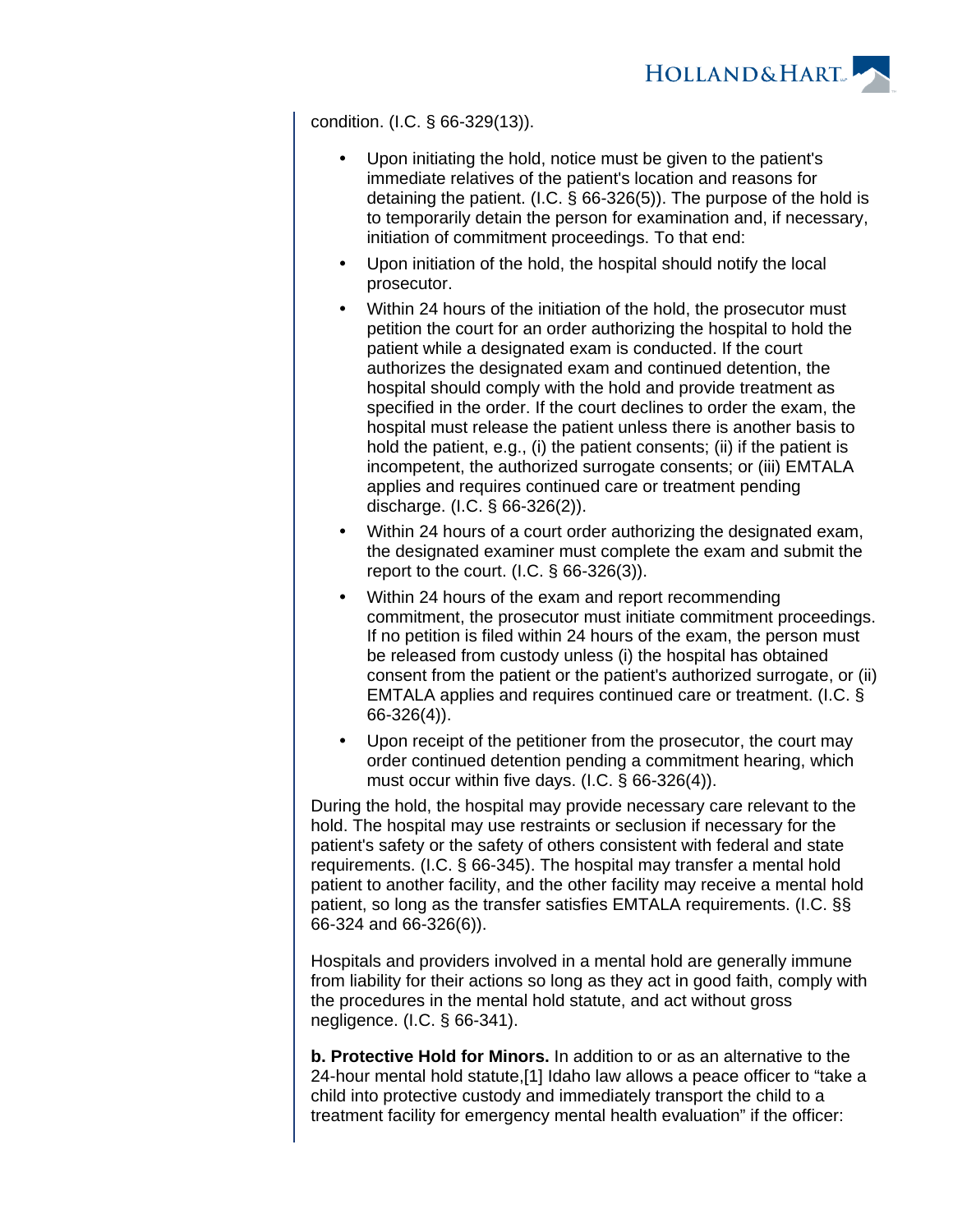

has probable cause to believe … that the child is [i] suffering from serious emotional disturbance as a result of which he is likely to cause harm to himself or others or [ii] is manifestly unable to preserve his health or safety with the supports and assistance available to him and that immediate detention and treatment is necessary to prevent harm to the child or others.

(I.C. § 16-2411(1)). Similarly, if a child shows up at a hospital,

[a] health care professional [i.e., a physician, physician's assistant, or advance practice registered nurse practicing at a hospital] may detain a child if such person determines that an emergency situation exists [as defined below]…, and such person has probable cause to believe that the child [i] is suffering from a serious emotional disturbance as a result of which he is likely to cause harm to himself or others or [ii] is manifestly unable to preserve his health or safety with the supports and assistance available to him and that immediate detention and treatment is necessary to prevent harm to the child or others.

 $(1.C. § 16-2411(2))$ . As defined by the statute:

"Emergency" means a situation in which the child's condition, as evidenced by recent behavior, [i] poses a significant threat to the health or safety of the child, his family or others, or [ii] poses a serious risk of substantial deterioration in the child's condition which cannot be eliminated by the use of supportive services or intervention by the child's parents, or mental health professionals, and treatment in the community while the child remains in his family home.

(I.C. § 16-2403(6)).

"Serious emotional disturbance" means an emotional or behavioral disorder, or a neuropsychiatric condition which results in a serious disability, and which requires sustained treatment interventions, and causes the child's functioning to be impaired in thought, perception, affect or behavior. A disorder shall be considered to "result in a serious disability" if it causes substantial impairment of functioning in family, school or community. A substance abuse disorder does not, by itself, constitute a serious emotional disturbance, although it may coexist with serious emotional disturbance.

(I.C. § 16-2403(13)).

(10) "Likely to cause harm to himself or to suffer substantial mental or physical deterioration" means that, as evidenced by recent behavior, the child:

(a) Is likely in the near future to inflict substantial physical injury upon himself; or

(b) Is likely to suffer significant deprivation of basic needs such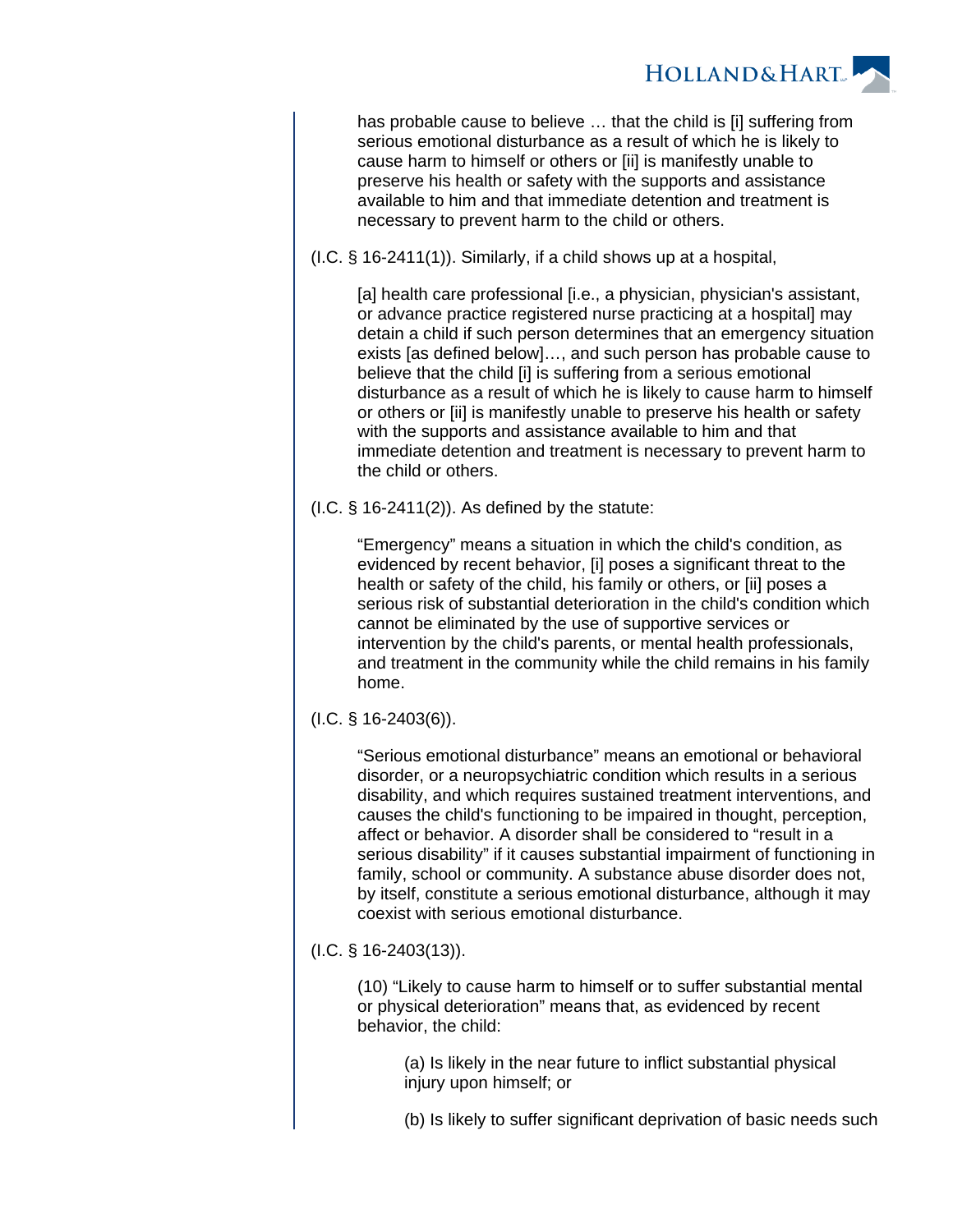

as food, clothing, shelter, health or safety; or

(c) Will suffer a substantial increase or persistence of symptoms of mental illness or serious emotional disturbance which is likely to result in an inability to function in the community without risk to his safety or well-being or the safety or well-being of others, and which cannot be treated adequately with available home and community-based outpatient services.

(11) "Likely to cause harm to others" means that, as evidenced by recent behavior causing, attempting, or threatening such harm with the apparent ability to complete the act, a child is likely to cause physical injury or physical abuse to another person.

(I.C. § 16-2403(10)-(11)).

If the hospital does not have an appropriate facility to provide emergency behavioral health care, it may send the child to an appropriate treatment facility. The health care professional shall notify the parent or legal guardian, if known, as soon as possible and shall document in the patient's chart the efforts to contact the parent or guardian. If the parent or guardian cannot be located or contacted, the health care professional shall report the matter as soon as possible but no later than twenty-four (24) hours to the Idaho Department of Health and Welfare ("DHW") or an appropriate law enforcement agency. The child may not be detained against the parent or legal guardian's explicit direction unless the child is taken into protective custody by a peace officer, except that the child may be detained for a reasonable period of time necessary for a peace officer to be summoned to the hospital to determine whether the patient should be taken into protective custody and transported to a treatment facility for emergency evaluation and possible admission. (I.C. § 16-2411(2)).

If the child is taken to a "treatment facility" (i.e., a facility or program that is licensed and approved by the DHW to provide behavioral health services for minors), the facility must accept the child and promptly examine the child to determine if the child meets the criteria for emergency evaluation and potential inpatient treatment as set forth in the statute. (I.C. § 16- 2413).

**c. 72-Hour Hold.** The 72-hour hold only applies to "voluntary patients" of a "facility." (I.C. § 66-317). A "facility" is any hospital, institution, mental health center or other organization designated in accordance with rules adopted by the Department of Health and Welfare as equipped to initially hold, evaluate, rehabilitate or provide care or treatment for the mentally ill, e.g., a psychiatric hospital or hospital with a psychiatric unit. (I.C. § 66- 320). A "voluntary patient" is an individual admitted to a facility for observation, diagnosis, evaluation, care or treatment pursuant to I.C. § 66- 318, i.e., (i) if the patient is over age 18 or is an emancipated minor, the patient has requested care; (ii) if the patient is over age 14 or older, the patient requests care and the parents are notified of the request; (iii) if the patient is under age 14 and is in an inpatient facility, the parent or guardian has requested care and a designated examiner has recommended care;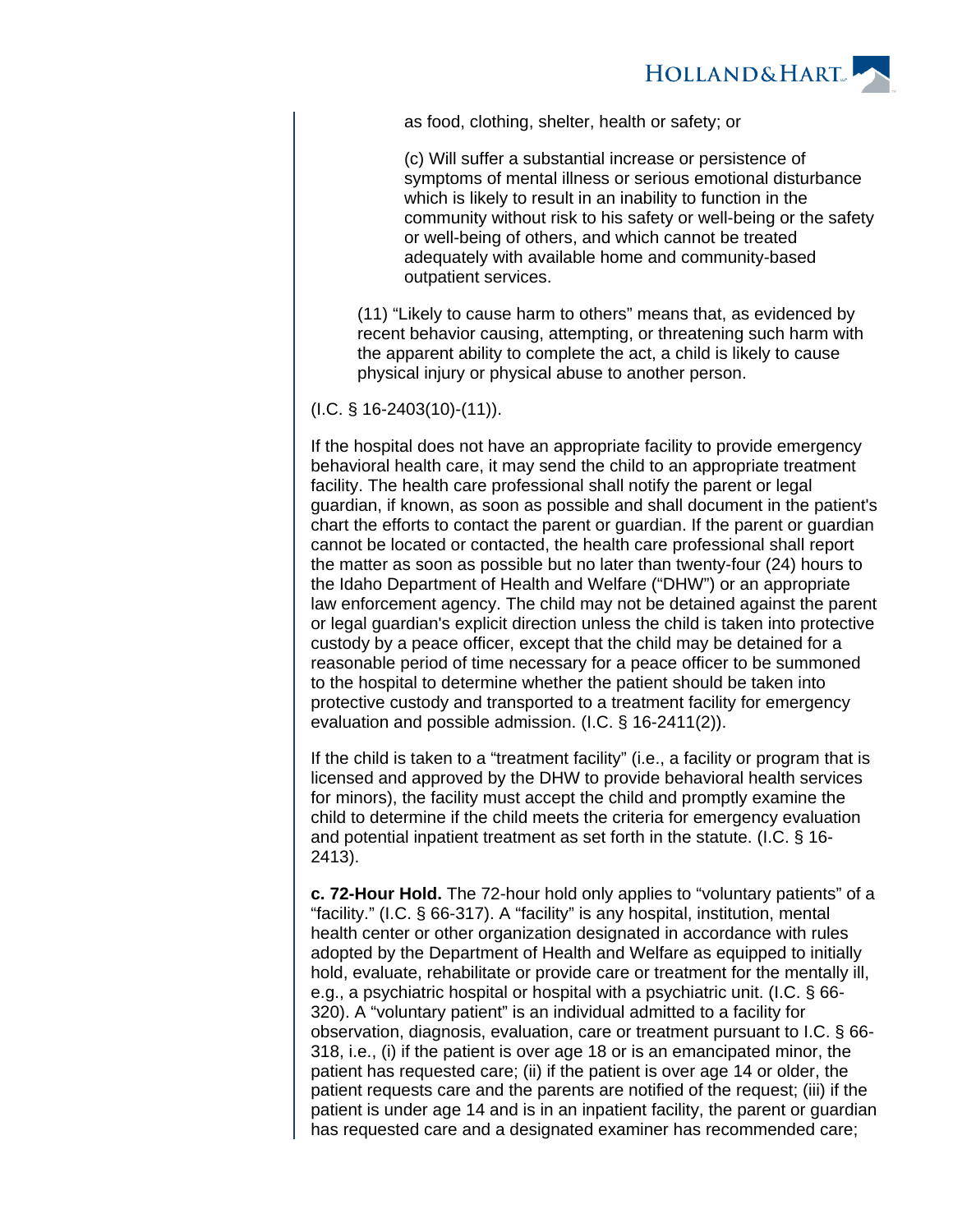

and (iv) if the adult patient lacks capacity to make informed treatment decisions and is in an inpatient facility, the guardian requests care and the designated examiner requests care. (I.C. § 66-318).

If a voluntary patient in a facility requests release, or the authorized surrogate requests the patient's release, the facility director or a practitioner who has been granted admitting privileges may detain the patient for up to three days (excluding Saturday, Sunday and holidays) to obtain a designated examination and, if necessary, initiate commitment proceedings. (I.C. § 66-320(3)). The director or practitioner should document the facts warranting the detention.

**No "Medical Hold."** Contrary to common belief, there is generally no "medical hold" in Idaho: a competent patient or, in most cases, the patient's authorized surrogate generally has the right to refuse medical care even though doing so may result in harm to the patient. (I.C. §§ 39- 4503 and 39-4504). In such cases, the provider generally must respect the competent patient's or surrogate's decision unless the situation fits within the mental hold statutes identified above. If a surrogate's refusal of care rises to the level of child abuse or vulnerable adult abuse, the provider should report the matter to the appropriate authorities to respond.

**Suggestions.** The following steps may help hospitals as they evaluate whether a mental hold is appropriate.

- 1. Determine if the patient has sufficient capacity to consent to their own care pursuant to I.C. § 39-4503. If the patient has sufficient capacity, obtain consent to provide required care consistent with the consent. If the patient refuses, document the patient's capacity and informed refusal, and discharge the patient unless the provider determines that the patient is "likely to injure himself or others" within the meaning of the mental hold statute, I.C. §§ 66-317 and 66-326.
- 2. If the patient lacks capacity or is a minor, attempt to obtain consent from the patient's authorized surrogate per I.C. § 39-4504. There is generally no need to initiate a mental hold if the authorized surrogate consents to appropriate care. (I.C. § 39-4504). If the minor poses a risk to himself or others, the hospital may detain the minor as necessary to summon the parents or guardian or initiate a protective hold per I.C. § 16-2411.
- 3. If the patient lacks capacity and the provider is unable to obtain consent from the authorized surrogate due to time or circumstances, provide necessary emergency care while the provider seeks to locate and obtain consent from an authorized surrogate. (I.C. §§ 39-4504 and 16-2411).
- 4. If the provider cannot obtain consent from the patient or authorized surrogate due to time or circumstances and the patient otherwise satisfies the criteria for a mental hold or protective custody, initiate the mental hold process set forth above, and document the relevant